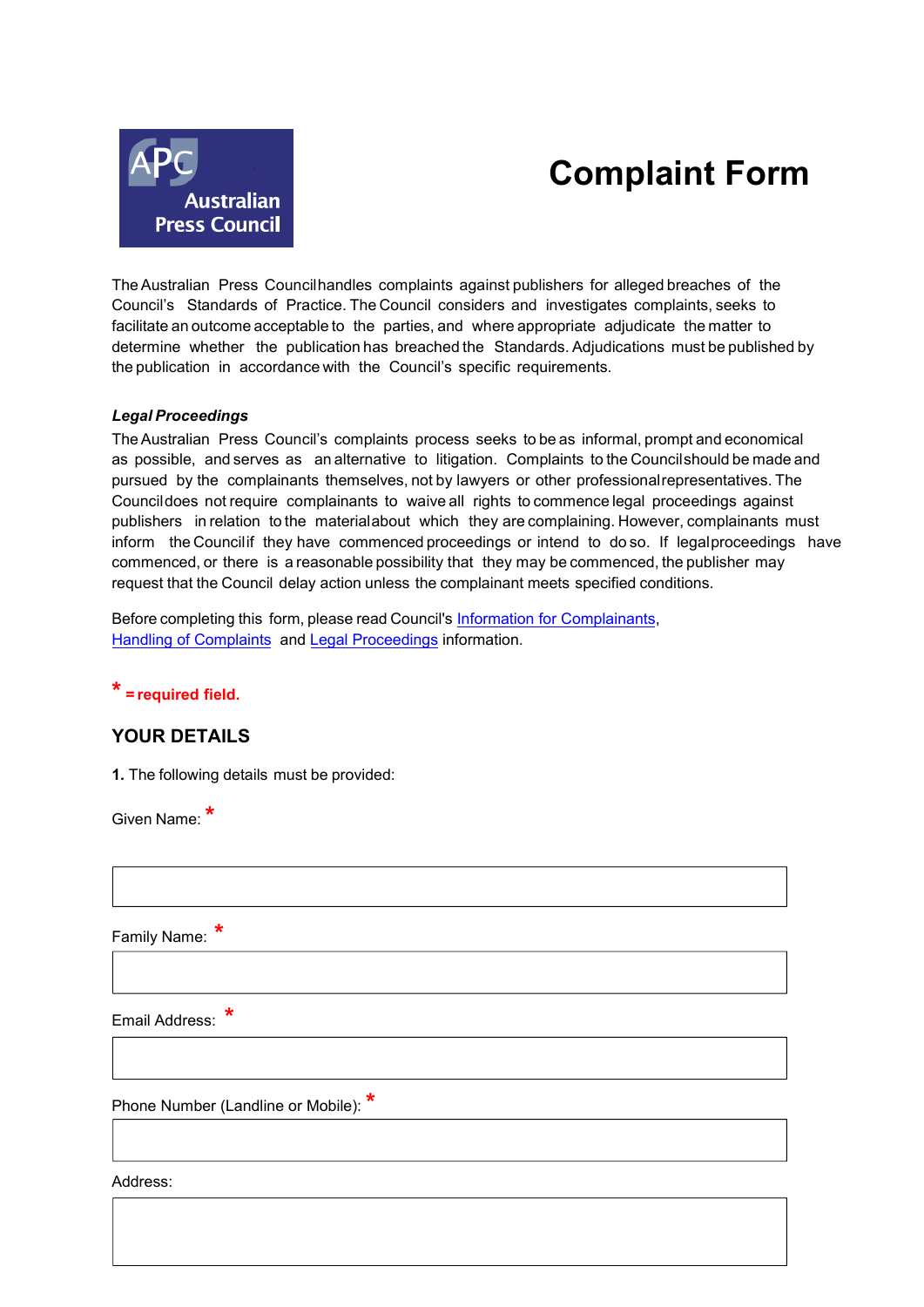### **PUBLICATION DETAILS**

**2.** The following details must be provided about the article or other published material which is the subject of your complaint:

What is the name of the Newspaper, Magazine or Website where the material was printed? **\***

Please indicate the Date/s on which the material was published.**\***

Please provide the Headline, URL or any other identification which can help us locate the material.**\*** 

**3.** Please also send us a printed copy or screenshot of the material.

**4.** Please tell us where you saw the material (Print/Online/Both) **\*** *Circle as appropriate.*

☐Print

☐Online

☐Both Print and Online

#### **REASONS FOR COMPLAINT**

**5.** Please state in **no more than 400** words the reasons for your complaint and, where possible, state which of the Council's Standards of Practice you think have been breached. (Attach another sheet of paper if you cannot summarise the reasons for your complaint in the space provided.) **\***

(*Example: "The article's statement that I threatened my neighbour is inaccurate and misleading, which in my view breaches the Council's General Principle 1. Also, the newspaper has refused to publish my denial of the allegation, which in my view breaches General Principle 4".)*